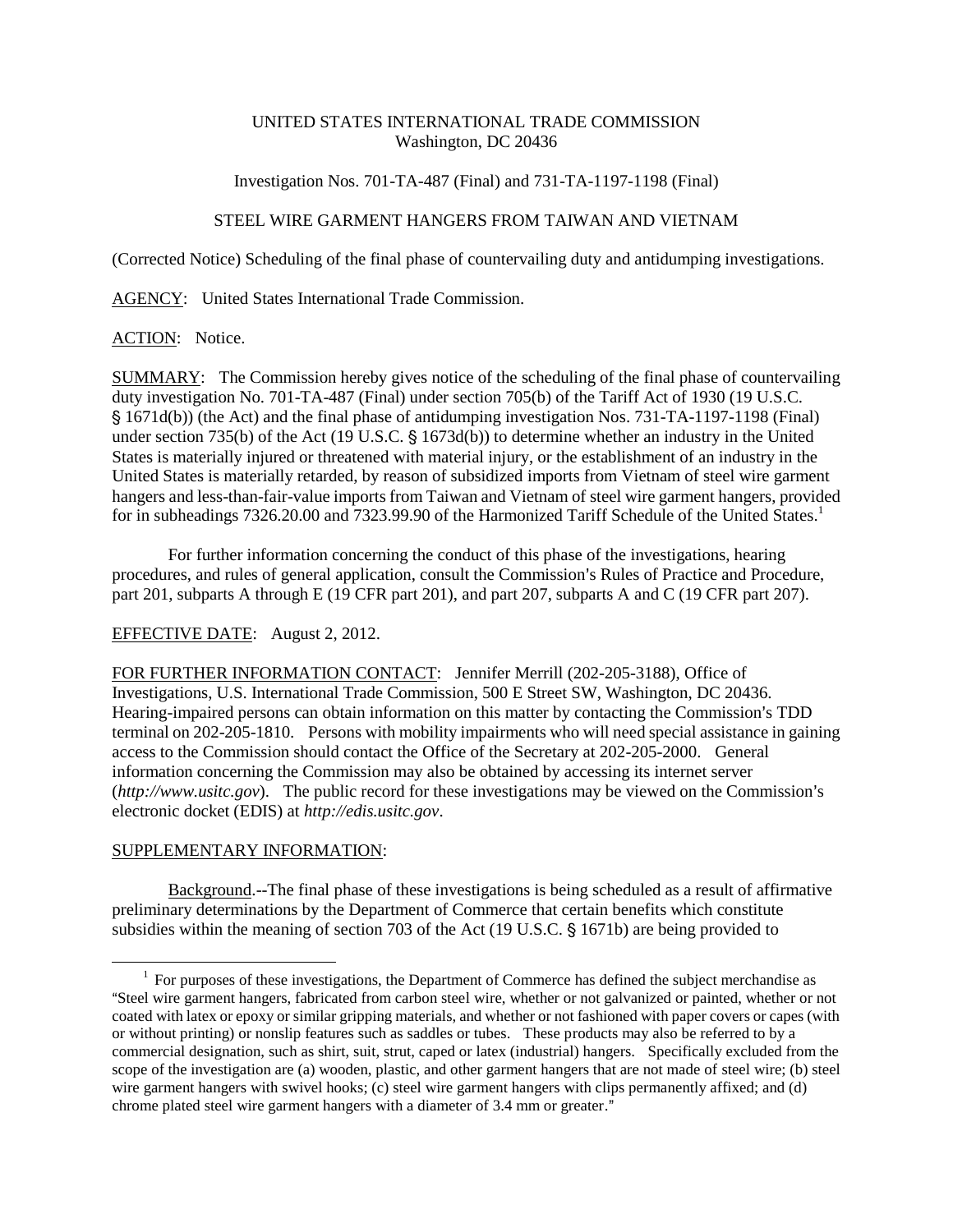manufacturers, producers, or exporters in Vietnam of steel wire garment hangers, and that such products from Vietnam and Taiwan are being sold in the United States at less than fair value within the meaning of section 733 of the Act (19 U.S.C. § 1673b). The investigations were requested in a petition filed on December 29, 2011, by M&B Metal Products Company, Inc. (Leeds, AL); Innovation Fabrication LLC / Indy Hanger (Indianapolis, IN); and US Hanger Company, LLC (Gardena, CA).

Participation in the investigations and public service list.--Persons, including industrial users of the subject merchandise and, if the merchandise is sold at the retail level, representative consumer organizations, wishing to participate in the final phase of these investigations as parties must file an entry of appearance with the Secretary to the Commission, as provided in section 201.11 of the Commission's rules, no later than 21 days prior to the hearing date specified in this notice. A party that filed a notice of appearance during the preliminary phase of the investigations need not file an additional notice of appearance during this final phase. The Secretary will maintain a public service list containing the names and addresses of all persons, or their representatives, who are parties to the investigations.

Limited disclosure of business proprietary information (BPI) under an administrative protective order (APO) and BPI service list.--Pursuant to section  $207.7(a)$  of the Commission's rules, the Secretary will make BPI gathered in the final phase of these investigations available to authorized applicants under the APO issued in the investigations, provided that the application is made no later than 21 days prior to the hearing date specified in this notice. Authorized applicants must represent interested parties, as defined by 19 U.S.C. § 1677(9), who are parties to the investigations. A party granted access to BPI in the preliminary phase of the investigations need not reapply for such access. A separate service list will be maintained by the Secretary for those parties authorized to receive BPI under the APO.

Staff report.--The prehearing staff report in the final phase of these investigations will be placed in the nonpublic record on October 9, 2012, and a public version will be issued thereafter, pursuant to section 207.22 of the Commission's rules.

Hearing.--The Commission will hold a hearing in connection with the final phase of these investigations beginning at 9:30 a.m. on October 24, 2012, at the U.S. International Trade Commission Building. Requests to appear at the hearing should be filed in writing with the Secretary to the Commission on or before October 16, 2012. A nonparty who has testimony that may aid the Commission's deliberations may request permission to present a short statement at the hearing. All parties and nonparties desiring to appear at the hearing and make oral presentations should attend a prehearing conference to be held at 9:30 a.m. on October 18, 2012, at the U.S. International Trade Commission Building. Oral testimony and written materials to be submitted at the public hearing are governed by sections  $201.6(b)(2)$ ,  $201.13(f)$ , and  $207.24$  of the Commission's rules. Parties must submit any request to present a portion of their hearing testimony in camera no later than 7 business days prior to the date of the hearing.